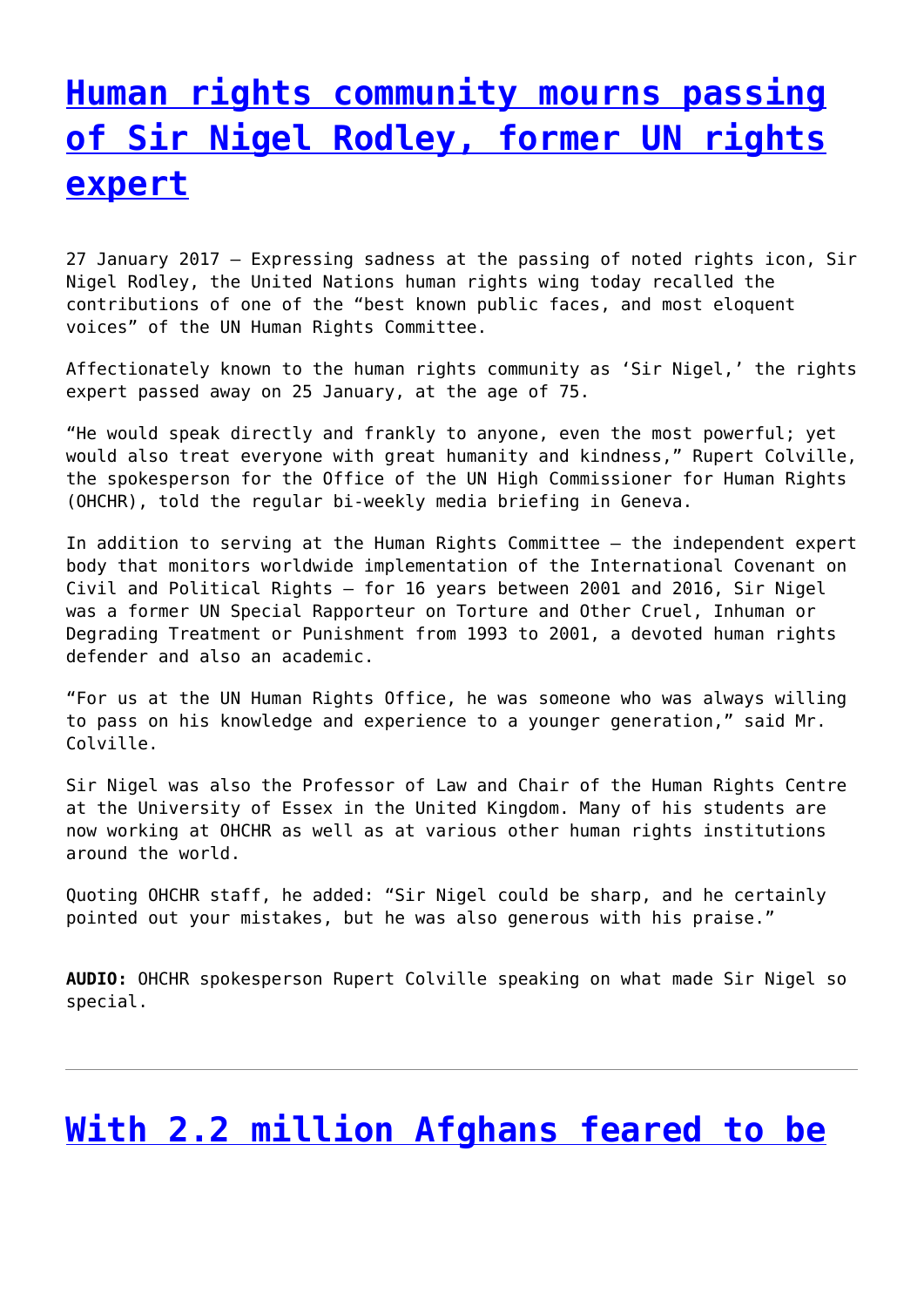### **[on the move, UN agency to begin](http://www.government-world.com/with-2-2-million-afghans-feared-to-be-on-the-move-un-agency-to-begin-tracking-displacements-aid-relief/) [tracking displacements, aid relief](http://www.government-world.com/with-2-2-million-afghans-feared-to-be-on-the-move-un-agency-to-begin-tracking-displacements-aid-relief/)**

27 January 2017 – Amid concerns of a severe humanitarian crisis induced by sudden return home of hundreds of thousands of Afghan refugees and undocumented citizens, coupled with conflict-induced displacement, the United Nations migration agency has launched a new displacement tracking system to better understand population movements and needs in the crisis-struck country.

"There is an urgent need to know where people in vulnerable situations are living and what their needs are," said the head of the International Organization for Migration (IOM) operations in Afghanistan, Laurence Hart.

In a news release issued earlier today, he added: "With a system in place to clearly track these concerns, humanitarian actors and the Government can deliver assistance and services to the families and communities that need it most."

The UN agency hopes that with the launch of its Displacement Tracking Matrix – a system that employs a range of tools and processes to track and monitor population movement during crises – humanitarian actors will have a better understanding of the movements and evolving needs of vulnerable populations, whether on site or en route, and be alerted to urgent concerns, greatly facilitating humanitarian response.

According to IOM, in 2016, more than 600,000 registered refugees and undocumented Afghans returned back from Pakistan and, based on estimates, a further 1 million are expected to return in 2017.

On top of the returning population, last year also saw conflict-induced displacement of over 623,000, and an additional 450,000 people are expected to become internally displaced due to the ongoing conflict this year.

 $\pmb{\times}$ 

Children from an Afghan returnee family at their home in Jalalabad, Afghanistan. Photo: IOM (file)

#### *Additional strain on overstretched services*

There are particular concerns that such large-scale returns and intensified conflict, combined with rapid urbanization, have created additional strain on already overstretched local services. Further compounding the issue is the lack of accurate information on the location and needs of people who have returned or those who have been forced to leave their homes.

The first phase of the Displacement Tracking Matrix in Afghanistan will put a framework in place to track at risk populations in Nangarhar, Laghman and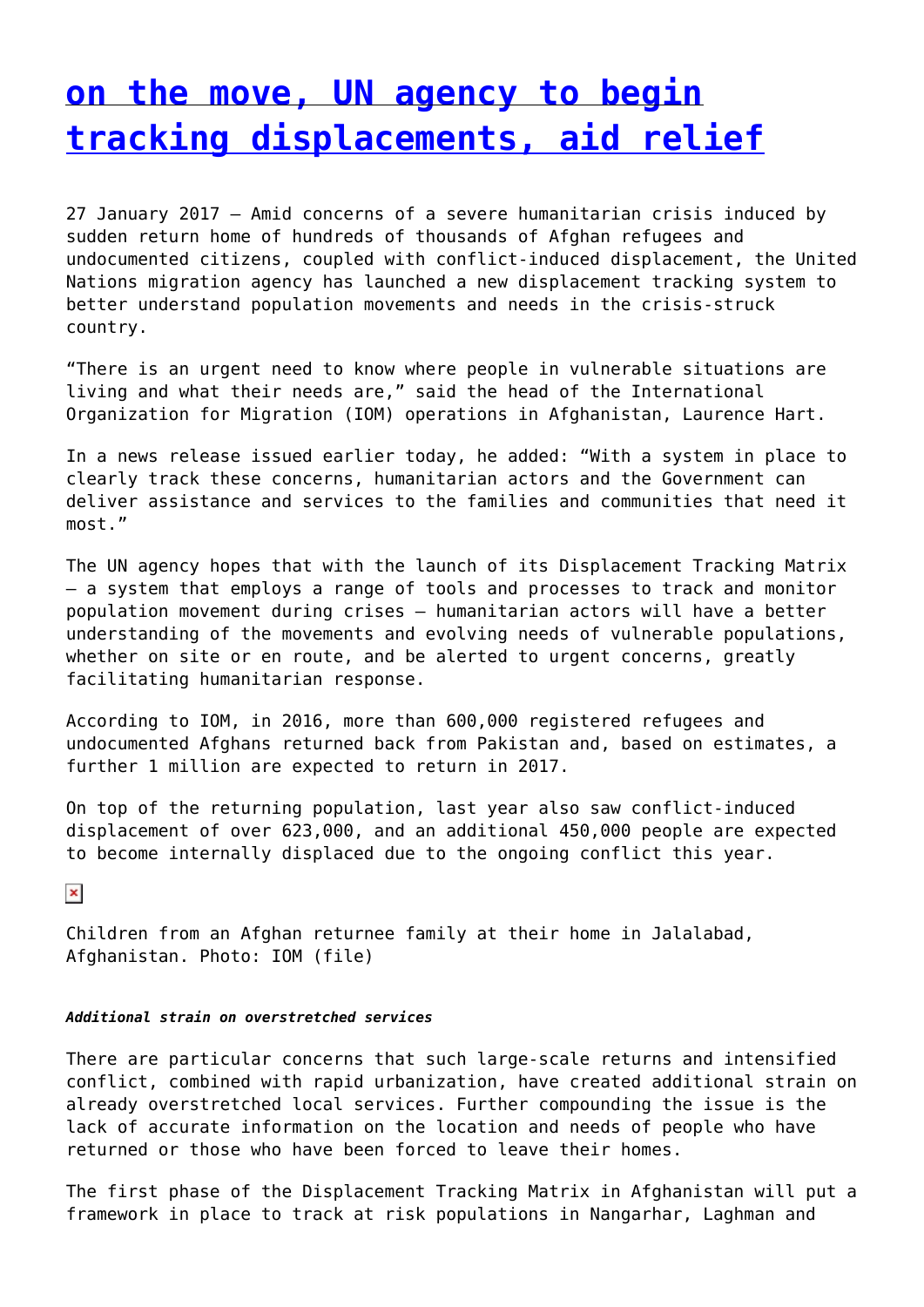Kunar provinces.

IOM said that its staff in these provinces will consult with community leaders and elders, national and local authorities, as well as previous registrations and assessments. They will also conduct field visits to get a comprehensive picture of the estimated number of returnees from abroad, internal movements and needs and conditions at the village, district and provincial levels.

"While there is good tracking along the borders, there is little knowledge of the actual final destinations, the villages and neighbourhoods, where people are arriving," said IOM Human Mobility Tracking Expert Vlatko Avramovski. "The Matrix will deliver this information regularly and accurately."

## **[UN health agency stepping up efforts](http://www.government-world.com/un-health-agency-stepping-up-efforts-to-provide-trauma-care-to-people-in-mosul/) [to provide trauma care to people in](http://www.government-world.com/un-health-agency-stepping-up-efforts-to-provide-trauma-care-to-people-in-mosul/) [Mosul](http://www.government-world.com/un-health-agency-stepping-up-efforts-to-provide-trauma-care-to-people-in-mosul/)**

27 January 2017 – As the conflict in Mosul intensifies and greater numbers of civilians are caught in the crossfire, the United Nations health agency and its partners have increased trauma care services to ensure that patients requiring medical care for injuries have a greater chance of survival.

"WHO [The World Health Organization] remains committed to supporting the ongoing response provided by the Ministry of Health and other health partners," said Ala Alwan, WHO Regional Director for the Eastern Mediterranean, in a news release Wednesday. "However, additional funds are needed to provide the full scale of health services to the 2.7 million people affected by the Mosul operation."

To fully support the health needs resulting from the Mosul operation, WHO requires a total of \$65 million of which \$14 million, or 21 per cent, has been received.

Many hospitals in Mosul have suffered extensive damage and are no longer able to provide health services.

Trauma casualty rates remain high near frontline areas, with many trauma cases requiring referral from Mosul to Erbil in northern Iraq.

Three field hospitals, with a capacity of 40–50 beds, will soon be established to support access to trauma care to the west and south of Mosul. These hospitals will fill a critical gap, as trauma patients are currently transported to referral hospitals in Erbil, a one- to two-hour drive away. From 17 October 2016 to 18 January 2017, 1610 wounded civilians were sent to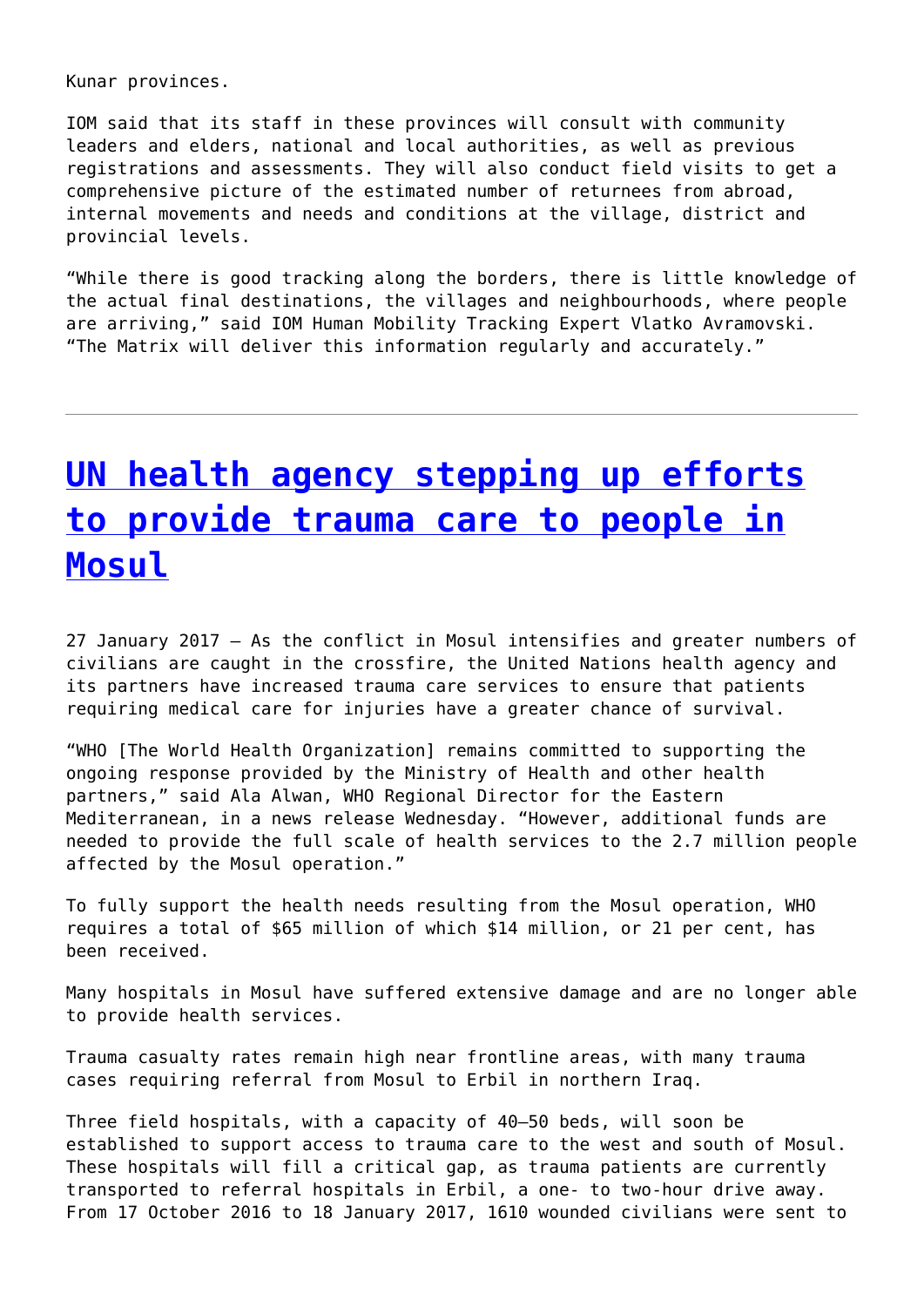# **[Honouring Holocaust victims, UN chief](http://www.government-world.com/honouring-holocaust-victims-un-chief-guterres-pledges-to-battle-anti-semitism-all-forms-of-hatred/) [Guterres pledges to battle anti-](http://www.government-world.com/honouring-holocaust-victims-un-chief-guterres-pledges-to-battle-anti-semitism-all-forms-of-hatred/)[Semitism, all forms of hatred](http://www.government-world.com/honouring-holocaust-victims-un-chief-guterres-pledges-to-battle-anti-semitism-all-forms-of-hatred/)**

27 January 2017 – The world has a duty to remember that the Holocaust was a systematic attempt to eliminate the Jewish people and so many others, United Nations Secretary-General António Guterres said today, noting that building a future of dignity and equality for all will honour the victims of this  $“$ incomparable tragedy in human history [...] who we will never allow to be forgotten. &#8221

Marking the International Day of Commemoration in Memory of the Victims of the Holocaust, Mr. Guterres said in video message that it would be a dangerous error to think of the Holocaust as simply the result of the insanity of a group of criminal Nazis.

 $𔄘n$  the contrary, the Holocaust was the culmination of millennia of hatred, scapegoating and discrimination targeting the Jews, what we now call anti-Semitism, &#8221 he emphasized, adding that tragically and contrary to the international community's resolve, anti-Semitism continues to thrive.

Moreover, the world is also witnessing a  $“$ deeply troubling $”$  rise in extremism, xenophobia, racism and anti-Muslim hatred. &#8220Irrationality and  $intolerance$  are back, $\”$  said the UN chief.

Stressing that this is in complete contrast to the universal values enshrined in the UN Charter and Universal Declaration of Human Rights, he said:  $\&\#8220$ We can never remain silent or indifferent when human beings are suffering. We must always defend the vulnerable and bring tormentors to justice. And as the theme of this year's observance highlights, a better future depends on education. $”$ 

 $“$ After the horrors of the 20th century, there should be no room for intolerance in the 21st. I guarantee you that as Secretary-General of the United Nations, I will be in the frontline of the battle against anti-Semitism and all other forms of hatred, &#8221 said Mr. Guterres.

Also today, in his remarks, UN High Commissioner for Human Rights, Zeid Ra'ad Al Hussein said the day of remembrance for the victims of the Nazi Holocaust forces the world to contemplate the horrors to which bigotry, racism and discrimination ultimately lead.

 $“$ The sadistic brutality of the atrocities inflicted by the Nazi regime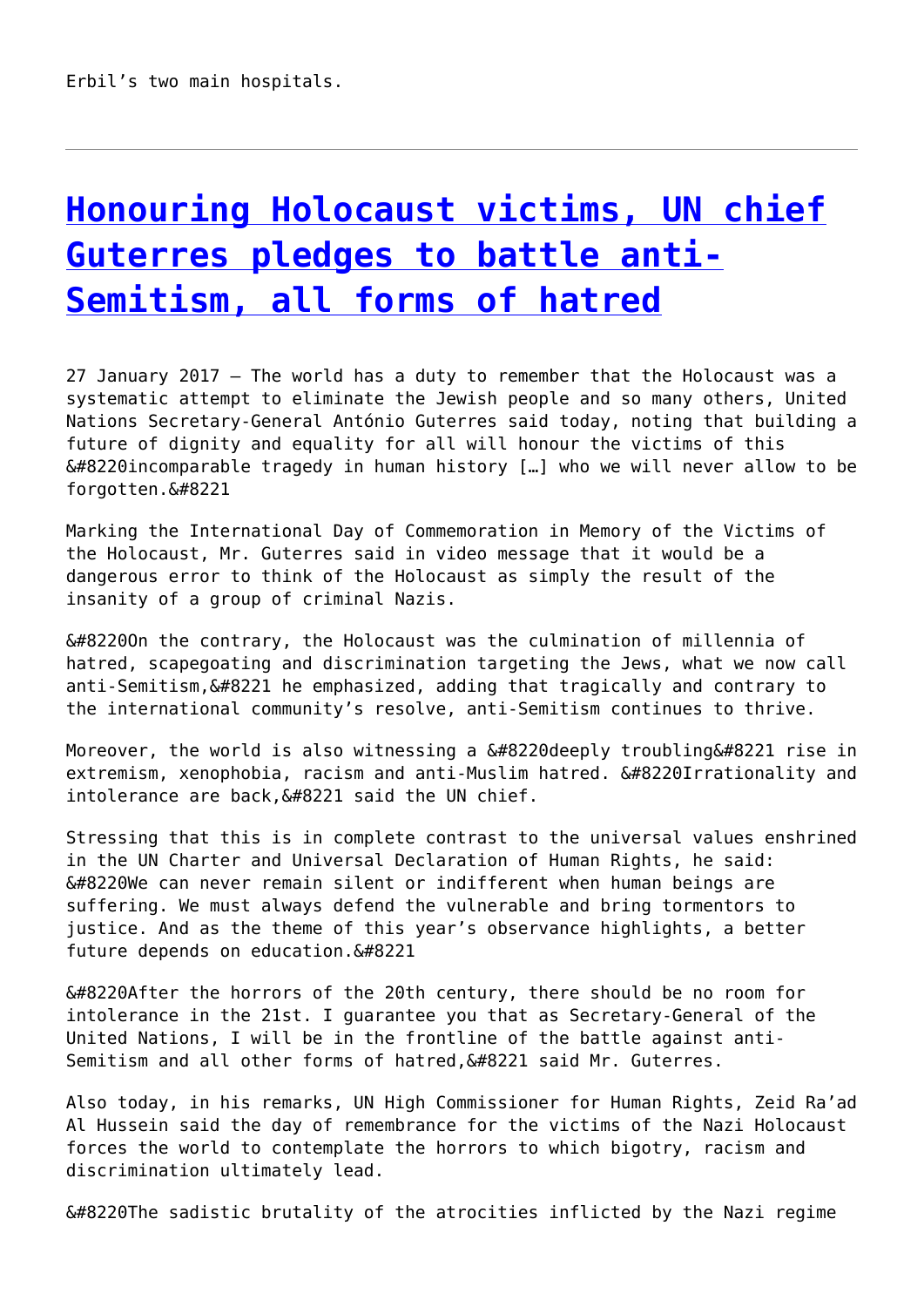on Jews, Roma, Slavs, persons with disabilities, political dissidents, homosexuals and others was nourished by layer upon layer of propaganda, falsifications and incitement to hatred,  $\&\#8221$  he said, adding that they were denigrated and smeared; one after another, their rights were refused, and finally, even their humanity was denied.

 $\&\#8220'$ It happened, therefore it can happen again,' wrote Primo Levi, who endured and survived the concentration camp at Auschwitz Birkenau. As we honour the victims of the Holocaust, we must also acknowledge the need to prevent the recurrence of anti-Semitism and all forms of racial and religious hatred and discrimination today, 6#8221 the UN rights chief stated.

It is therefore essential to uphold independent rule of law institutions and a free press, which can hold leaders to account and establish a truthful record of the facts. It is crucial to maintain respect for human rights, especially in respect of the right to life and wellbeing of all people regardless of their origin or ethnicity.

 $“$ Above all, education must be at the core of all efforts to combat anti-Semitism, racism, and all forms of discrimination. Although an important part of that work must be centred on schools and other academic fora, education in this sense must extend far more broadly, so that we can undo the stereotypes which generate so much injustice and prejudice throughout society, $”$ stressed Mr. Zeid.

A Holocaust Memorial Ceremony is taking place today at UN Headquarters in New York, hosted by the Under-Secretary-General for Communications and Public Information, Cristina Gallach. Speakers are expected to include Peter Thomson, President of the UN General Assembly; Danny Danon, Permanent Representative of Israel to the UN; and Michele J. Sison, United States Deputy Representative to the UN.

Noah Klieger, a 90-year old Holocaust survivor, will be keynote speaker. Cantor Israel Singer, of Congregation Temple Emanu-El of Closter, New Jersey, will recite the memorial prayers and be accompanied by violinist Artur Kaganovskiy. The ceremony will include music by guitarist Gary Lucas and vocalist Rachel Joselson, Doctor of Music Arts and Associate Professor at the University of Iowa.

# **[FEATURE: Story of Japan's 'Schindler'](http://www.government-world.com/feature-story-of-japans-schindler-offers-lessons-for-tackling-contemporary-xenophobia/) [offers lessons for tackling](http://www.government-world.com/feature-story-of-japans-schindler-offers-lessons-for-tackling-contemporary-xenophobia/) [contemporary xenophobia](http://www.government-world.com/feature-story-of-japans-schindler-offers-lessons-for-tackling-contemporary-xenophobia/)**

26 January 2017 – During World War II, Chiune Sugihara, a Japanese diplomat posted as an acting consul in Lithuania, disobeyed instructions from his own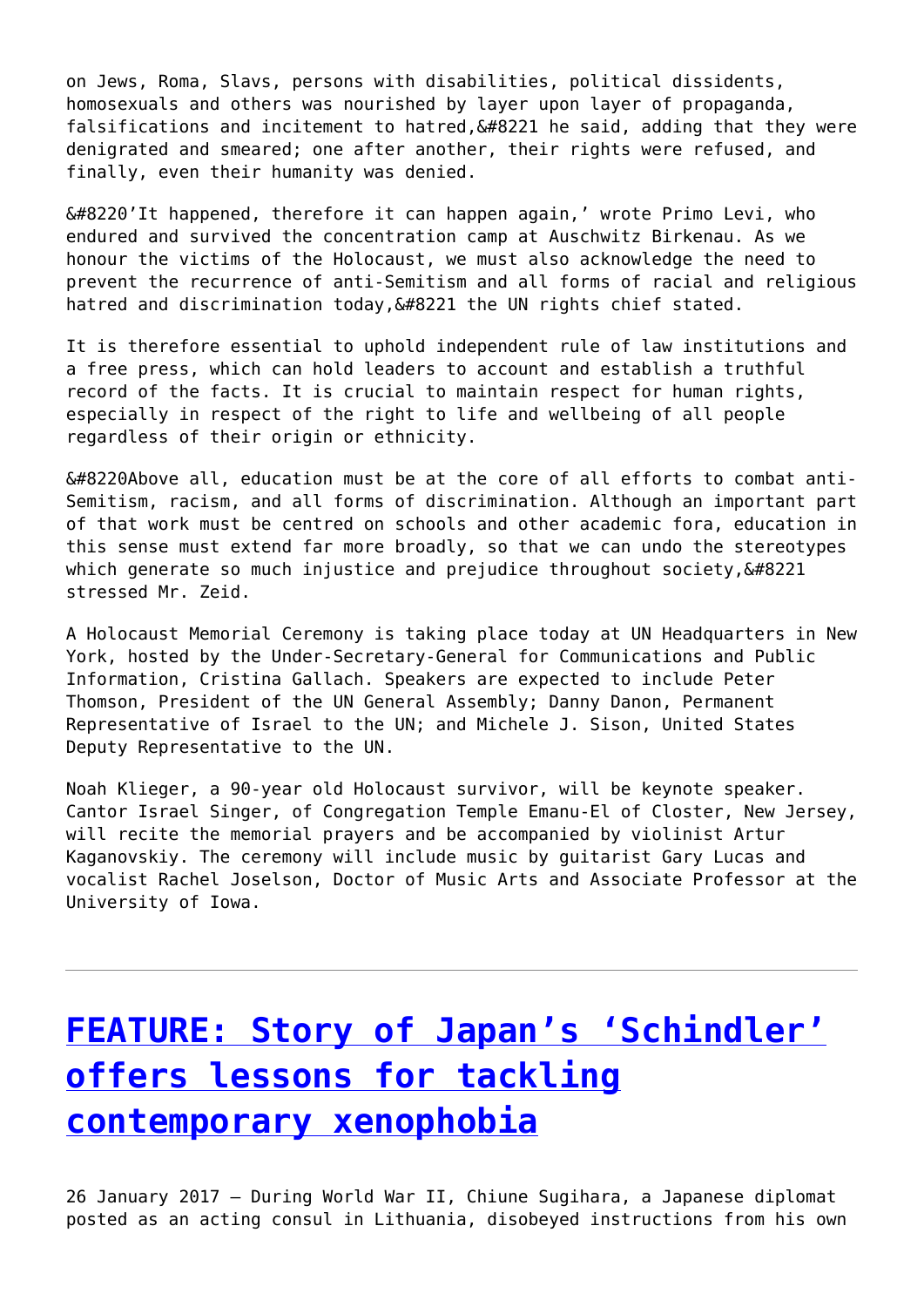Government and issued visas for Jews fleeing Nazi persecution.

Sugihara issued more than 2,000 transit visas to Jewish refugees in 1940, continuing to sign the travel documents even after the Japanese consulate was closed down and until his train pulled away from the station. Many of the visas were for entire families. As a result, it is estimated that Sugihara saved 6,000 Jews.

Sugihara came to be known as Japan's Schindler after Oskar Schindler, a German industrialist who hired about 1,200 Jews to work at his factories during the Holocaust, thus saving their lives.

My father was No. 299 on the list and my uncle was No. 27

Ahead of the International Day of Commemoration in Memory of the Victims of the Holocaust, observed annually on 27 January, dozens of descendants of the so-called "Sugihara" survivors attended yesterday's screening of a film that depicts his humanitarian acts – one of the many Holocaust remembrance events being held at the United Nations Headquarters in New York this week.

"My father was No. 299 on the list and my uncle was No. 27," Richard A. Salomon told *UN News*, stressing that without Sugihara's act of kindness and righteousness, "they would have died and perished at the hands of the Nazis."

 $\pmb{\times}$ 

Sugihara's family at the Japanese consulate in East Prussia, Germany. Photo/NPO Chiune Sugihara Visas For Life

The journey allowed them passage through Japan to Shanghai, China, and from there to India and ultimately to the United States.

"Sugihara gave an ultimate gift  $-$  gift of life  $-$  to my family and so many others. We need to continue to keep that memory alive," Mr. Salomon said, adding that he has co-founded a Holocaust museum in Illinois, which has the largest collection of Sugihara memorabilia in the United States.

The 2017 theme for the Holocaust remembrance and education activities undertaken by the Holocaust and the United Nations Outreach Programme – a programme established under a resolution in 2005 of the UN General Assembly – is "Holocaust Remembrance: Educating for a Better Future."

"The main message is simple. Any person can make a difference. One person can make a huge difference," Cellin Gluck, Director of *Persona Non Grata,* told *UN News*.

History repeats itself and we should try to learn from our past. But we have a tendency to forget what we've learned